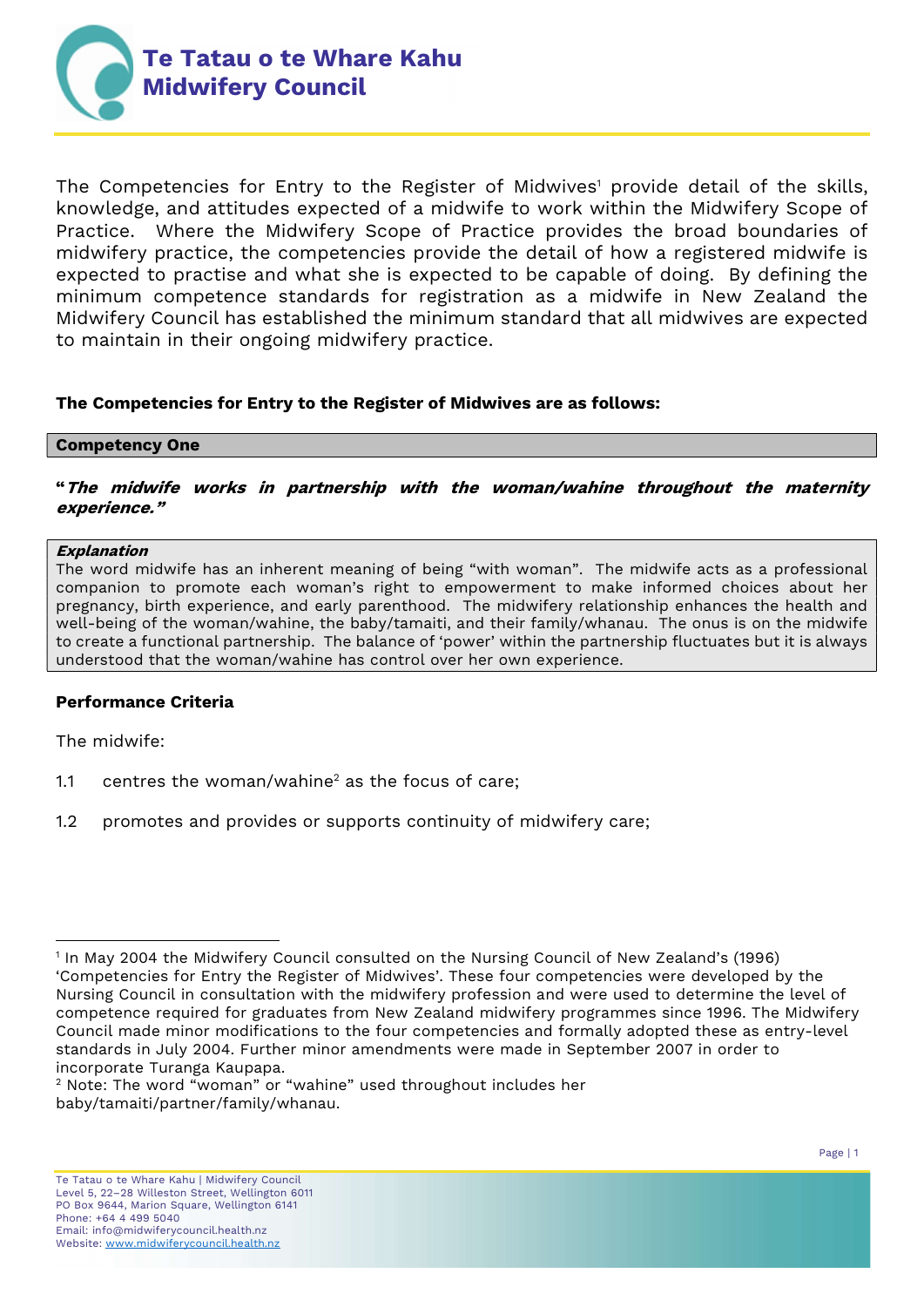

- 1.3 applies the principles of cultural safety<sup>3</sup> to the midwifery partnership and integrates Turanga Kaupapa within the midwifery partnership and midwifery practice<sup>4</sup>;
- 1.4 recognises Maori as tangata whenua of Aotearoa and honours the principles of partnership, protection, and participation as an affirmation of the Treaty of Waitangi;
- 1.5 recognises and respects the woman's/wahine ethnic, social, and cultural context;
- 1.6 facilitates, clarifies, and encourages the involvement of family/whanau as defined by the woman/wahine;
- 1.7 respects and supports the needs of women/wahine and their families/whanau to be self determining in promoting their own health and well being;
- 1.8 promotes the understanding that childbirth is a physiological process and a significant life event;
- 1.9 communicates effectively with the woman/wahine and her family/whanau as defined by the woman;
- 1.10 provides up to date information and supports the woman/wahine with informed decisionmaking;
- 1.11 negotiates the midwifery partnership, recognising and respecting the shared responsibilities inherent in it;
- 1.12 maintains confidentiality and privacy; and
- 1.13 formulates and documents the care plan in partnership with the woman/wahine.

### Competency Two

# "The midwife applies comprehensive theoretical and scientific knowledge with the affective and technical skills needed to provide effective and safe midwifery care."

 $\,3$  Cultural Safety means *"the effective midwifery care of women from other cultures by a midwife who* has undertaken a process of reflection on her own cultural identity and recognises the impact of her culture on her practice". Unsafe cultural practice is "any action that diminishes, demeans or disempowers the cultural identity and well-being of an individual" (NZCOM, 2005, p.46)

Culture includes age or generation; gender; sexual orientation; occupation and socio-economic status; ethnic origin or migrant experience; religious or spiritual belief; and disability (NCNZ, 2002b, p.7). Cultural Safety provides an instrument that allows a woman and her family to judge whether the health service and delivery of health care is safe for them (Ramsden, 2002).

<sup>4</sup> Turanga Kaupapa are guidelines for cultural competence developed by Nga Maia o Aotearoa and formally adopted by both the Midwifery Council of New Zealand and the New Zealand College of Midwives.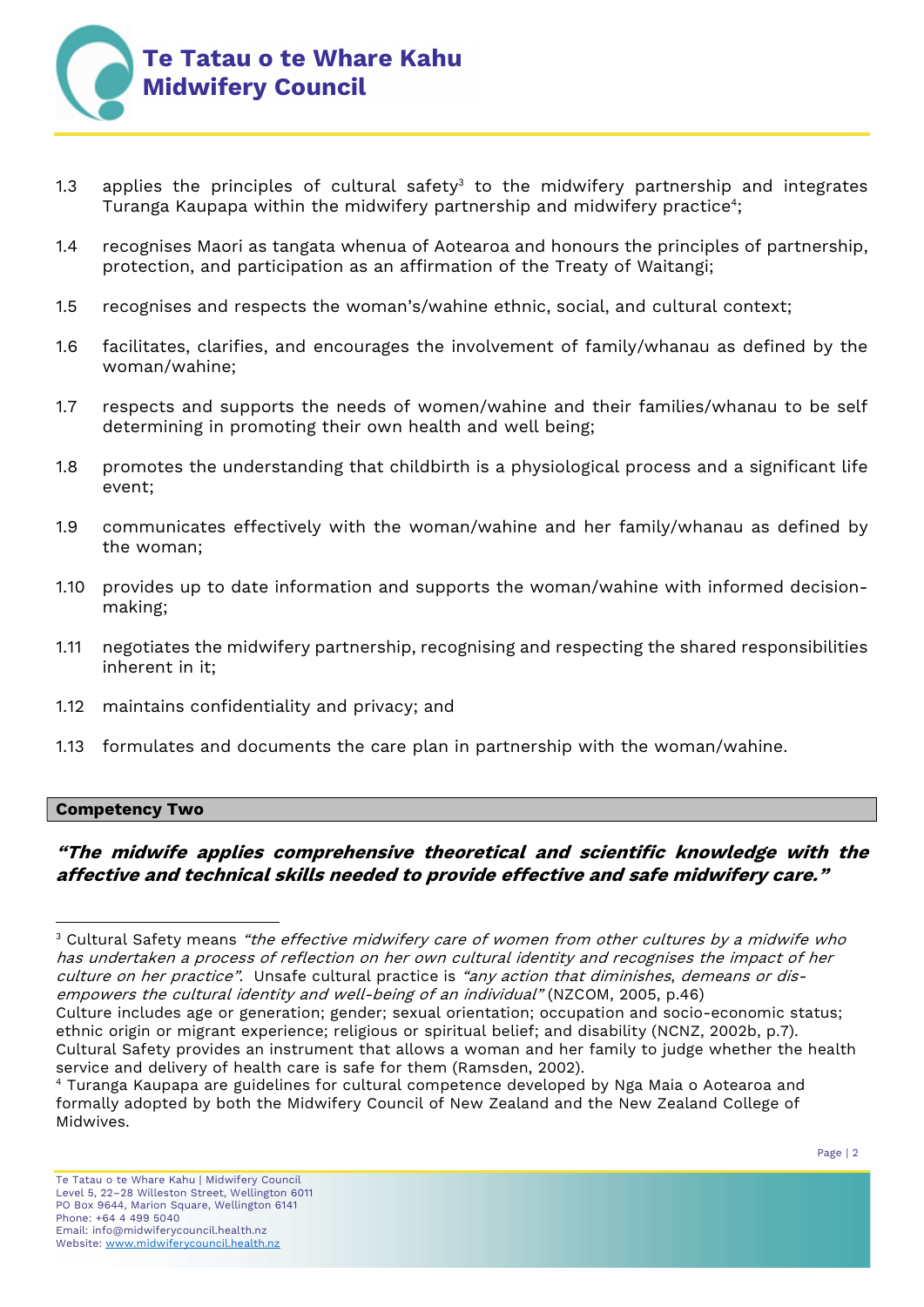

#### Explanation

The competent midwife integrates knowledge and understanding, personal, professional and clinical skills within a legal and ethical framework. The actions of the midwife are directed towards a safe and satisfying outcome. The midwife utilises midwifery skills that facilitate the physiological processes of childbirth and balances these with the judicious use of intervention when appropriate.

## Performance Criteria

The midwife:

- 2.1 provides and is responsible for midwifery care of the woman/wahine and her family/whanau during pregnancy, labour, birth and the postnatal period;
- 2.2 confirms pregnancy if necessary, orders and interprets relevant investigative and diagnostic tests, carries out necessary screening procedures, and systematically collects comprehensive information concerning the woman's/wahine health and well-being;
- 2.3 assesses the health and well-being of the woman/wahine and her baby/tamaiti throughout pregnancy, recognising any condition which necessitates consultation with or referral to another midwife, medical practitioner or other health professional;
- 2.4 utilises a range of supportive midwifery skills which facilitate the woman's/wahine ability to achieve her natural potential throughout her childbirth experience;
- 2.5 attends, supports, and regularly assesses the woman/wahine and her baby/tamaiti and makes appropriate, timely midwifery interventions throughout labour and birth;
- 2.6 identifies factors in the woman/wahine or her baby/tamaiti during labour and birth which indicate the necessity for consultation with, or referral to, another midwife or a specialist medical practitioner;
- 2.7 provides and is responsible for midwifery care when a woman's/wahine pregnancy, labour, birth or postnatal care necessitates clinical management by a medical practitioner;
- 2.8 recognises and responds to any indication of difficulty and any emergency situation with timely and appropriate intervention, referral, and resources;
- 2.9 assesses the health and well-being of the newborn and takes all initiatives, including resuscitation, which may be necessary to stabilise the baby/tamaiti;
- 2.10 regularly and appropriately assesses the health and well-being of the baby/tamaiti and initiates necessary screening, consultation, and/or referral throughout the postnatal period;
- 2.11 proactively protects, promotes and supports breastfeeding, reflecting the WHO's<sup>5</sup> "Ten Steps to Successful Breastfeeding";

<sup>5</sup> World Health Organisation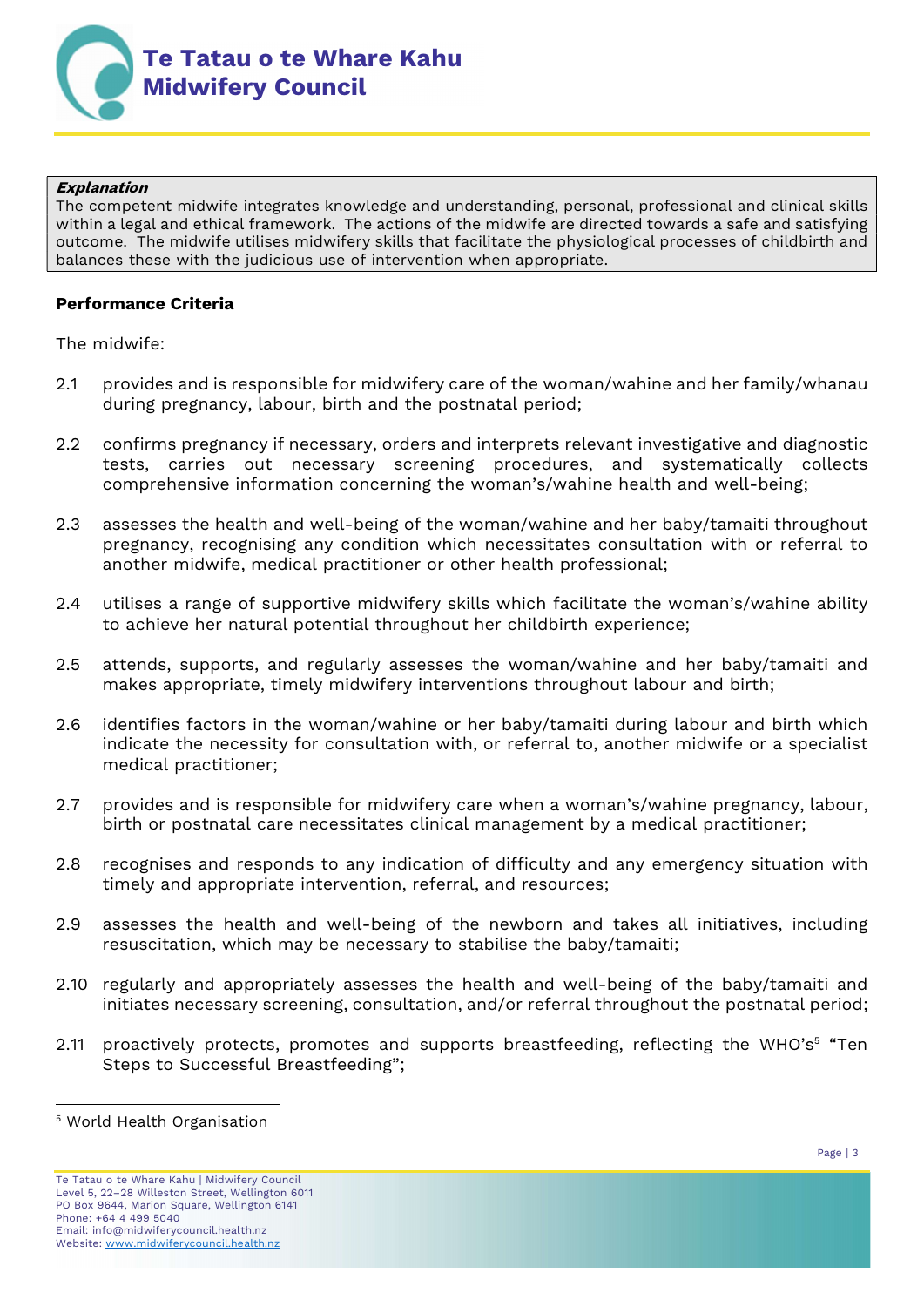

- 2.12 assesses the health and well-being of the woman/wahine and baby/tamaiti throughout the postnatal period and identifies factors which indicate the necessity for consultation with or referral to another midwife, medical practitioner, or other health practitioner;
- 2.13 demonstrates the ability to prescribe, supply, and administer medicine, vaccines, and immunoglobulins safely and appropriately within the midwife's scope of practice and the relevant legislation;
- 2.14 performs a comprehensive end-point assessment of the woman/wahine and her baby/tamaiti within the six week postnatal period, including contraceptive advice and information about and referral into well woman and well child services, including available breastfeeding support and immunisation advice;
- 2.15 shares decision making with the woman/wahine and documents those decisions;
- 2.16 provides accurate and timely written progress notes and relevant documented evidence of all decisions made and midwifery care offered and provided;
- 2.17 demonstrates an accurate and comprehensive knowledge of legislation affecting midwifery practice and obstetric nursing;
- 2.18 collaborates and co-operates with other health professionals, community groups and agencies when necessary; and
- 2.19 provides the woman/wahine with clear information about accessing community support agencies that are available to her during pregnancy and to her, the baby/tamaiti, and family/whanau when the midwifery partnership is concluded

### Competency Three

## "The midwife promotes practices that enhance the health of the woman/wahine and her family/whanau and which encourage their participation in her health care."

#### Explanation

Midwifery is a primary health service in that it recognises childbirth as significant and normal life event. The midwife is therefore responsible for supporting this process through health promotion, education, and information sharing, across all settings.

### Performance Criteria

The midwife:

3.1 demonstrates the ability to offer formal and informal learning opportunities to women and their families/whanau to meet their specific needs;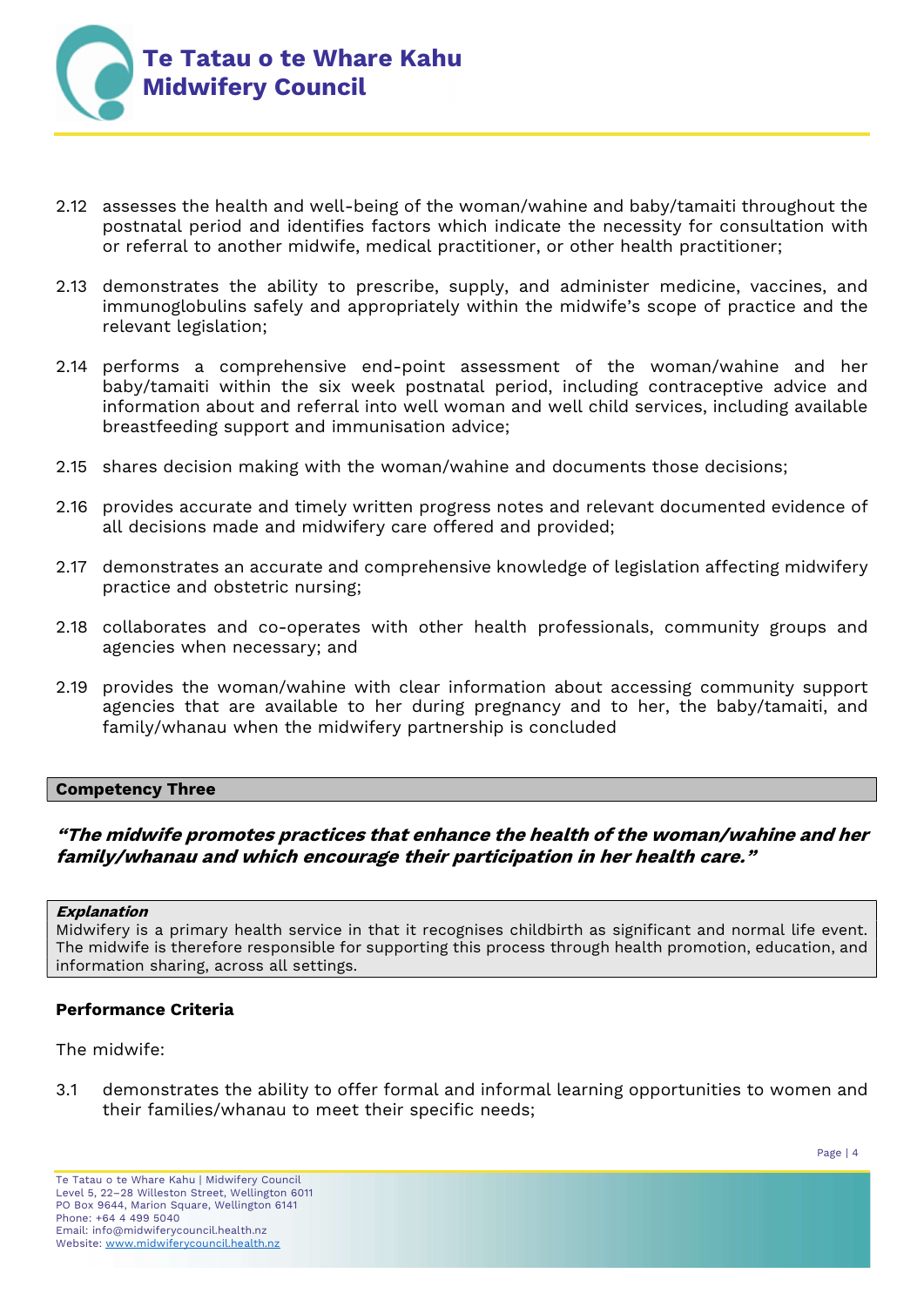

- 3.2 encourages and assists the woman/wahine and her family/whanau to take responsibility for their health and that of the baby by promoting self-health and healthy life-styles;
- 3.3 promotes self-determination for the woman/wahine and her family/whanau;
- 3.4 promotes and encourages exclusive breast feeding as the optimal way of feeding an infant;
- 3.5 demonstrates an understanding of the needs of women/wahine and their families/whanau in relation to infertility, complicated pregnancy, unexpected outcomes, abortion, adoption, loss and grief, and applies this understanding to the care of women and their families/whanau as required;
- 3.6 uses and refers to appropriate community agencies and support networks; and
- 3.7 ensures the woman/wahine has the information about available services to access other health professionals and agencies as appropriate.

#### Competency Four

## "The midwife upholds professional midwifery standards and uses professional judgment as a reflective and critical practitioner when providing midwifery care."

#### Explanation

As a member of the midwifery profession the midwife has responsibilities to the profession. The midwife must have the skills to recognise when midwifery practice is safe and satisfactory to the woman/wahine and her family/whanau.

### Performance Criteria

The midwife:

- 4.1 accepts personal accountability to the woman/wahine, to the midwifery profession, the community, and the Midwifery Council of New Zealand for midwifery practice;
- 4.2 recognises the midwife's role and responsibility for understanding, supporting, and facilitating the physiological processes of pregnancy and childbirth;
- 4.3 demonstrates the ability to provide midwifery care on her own professional responsibility throughout pregnancy, labour, birth, and the postnatal period;
- 4.4 recognises strengths and limitations in skill, knowledge and experience and shares or seeks counsel, consults with, or refers to, a relevant resource, other midwifes, or other health practitioners;